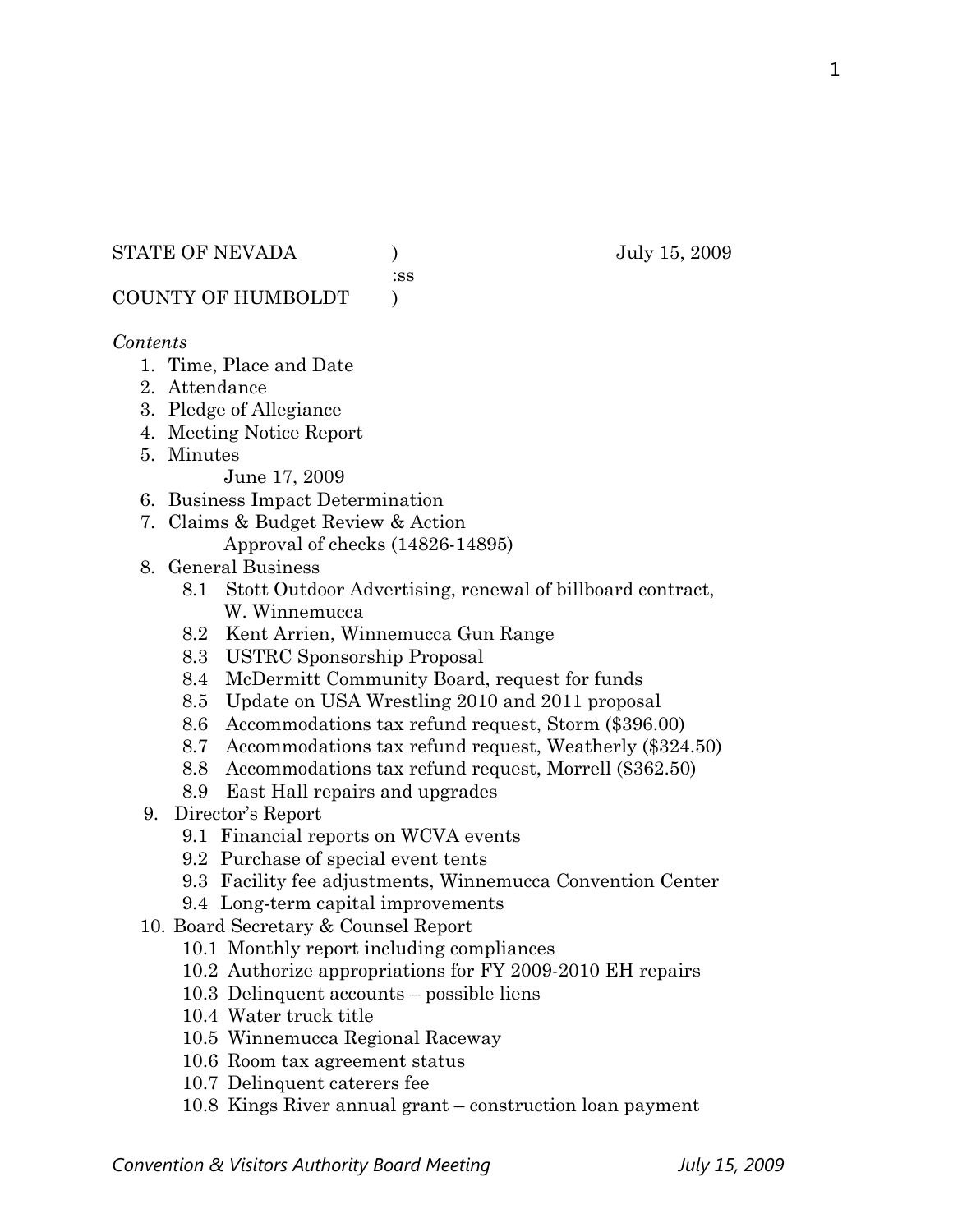- 10.9 Resolution approving Cooperative Funding appropriation for July 2009 – December 2010
- 11.Board Administrator
	- 11.1 June financial reports
	- 11.2 Approval of WCVA Indebtedness Report
	- 11.3 Approval of WCVA Capital Improvement Plan
- 12.Other Reports
- 13.Next Meeting Date

14.Adjournment

#### **MINUTES JULY 15, 2009**

- **1. Time, Place and Date.** The Winnemucca Convention and Visitors Authority met in regular session in full conformity with the law at the Winnemucca Convention Center, East Hall, Winnemucca, Nevada at 4:00 pm on Wednesday, July 15, 2009 with Chairman Terry Boyle presiding.
- *2.* **Attendance.** *Convention and Visitors Authority Board Officials Present:*

| Terry Boyle          | Chairman and Hotel Representative     |
|----------------------|---------------------------------------|
| Patty Herzog         | Vice Chairman and City Representative |
| Don Stoker           | Treasurer and Motel Representative    |
| Rodd William Stowell | Business Representative               |
| Bill Macdonald       | Secretary and Counsel                 |
| Kendall Swensen      | Board Administrator                   |
|                      |                                       |

*Convention and Visitors Authority Board Officials Absent:*  Dan Cassinelli County Representative

*Staff Members Present:*  Kim Petersen Director Shelly Noble **Administrative Clerk** 

*Others Present:*  Kent Arrien Humboldt Shooting Park Patti Albisu McDermitt Community Board Gary Wilson McDermitt Community Board Chris Freed USTRC/Load 'Em in the Dark

#### **3. Pledge of Allegiance.**

#### **4. Meeting Notice Report.**

Chairman Boyle reported that notice, including meeting agenda, was posted by Shelly Noble by 9:00 am Friday, July 10, 2009 at Humboldt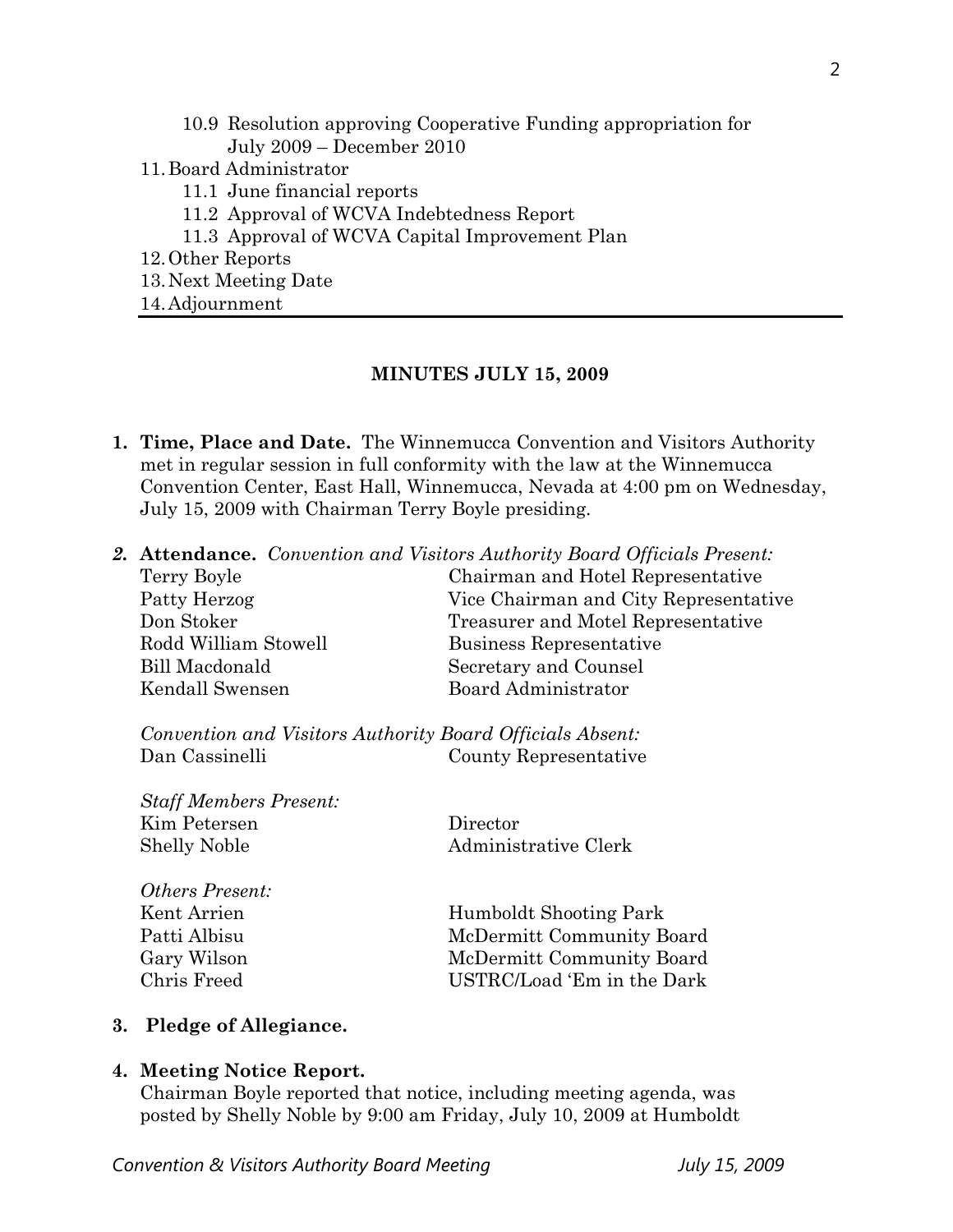County Library, Court House, Post Office, City Hall and Convention Center West Hall. No persons have requested mailed notice during the past six months.

#### **5. Minutes.**

Prior meeting minutes of June 17, 2009 were reviewed. *Don Stoker made a motion to accept the minutes of the June 17, 2009 meeting. Motion carried unanimously, 4-0.* 

- **6. Business Impact Determination.** After review of the July 15, 2009 agenda, *Don Stoker made a motion that no proposed agenda item is likely to impose a direct and significant economic burden on a business or directly restrict formation, operation, or expansion of a business. The motion carried unanimously, 4-0.*
- **7. Claims.** The following claims were submitted for payment and approved on July 15, 2009:

| <b>CHECK NUMBERS</b>          | AMOUNT      |
|-------------------------------|-------------|
| 14826-14895 Nevada State Bank | \$88,107.44 |

## *Patty Herzog made a motion to approve all claims as submitted. The motion carried unanimously, 4-0.*

#### **8. General Business.**

## **8.1 Stott Outdoor Advertising, renewal of billboard contract, W. Winnemucca**

At last month's meeting, the Board asked Kim to speak with a representative from the Humboldt Museum to see if they would be interested in taking over the Stott billboard rental on I-80 west of Winnemucca. The museum representative felt that there was no positive business impact from this billboard and were not interested in taking over its rental. Kim will send a notice to Stott Outdoor Advertising that we will not be renewing this lease.

#### **8.2 Kent Arrien, Winnemucca Gun Range/Humboldt Shooting Park**

Through grants, private contributions, in-kind donations and volunteer hours this organization has completed the construction of a 1,200 square foot prefab building at the shooting park, along with a toilet facility. Originally, Kent had planned to come to this board to request that the Convention Center take over the rental calendar and issuing of keys to those parties who rent this new building, located north of town. Recently, the Nevada Department of Wildlife (NDOW) has agreed to take over these duties so Kent would like to request that WCVA contribute funds towards flooring of this building. Now that the building is complete, it has become apparent that the inside of the building echoes pretty badly. Kent has quotes for vinyl flooring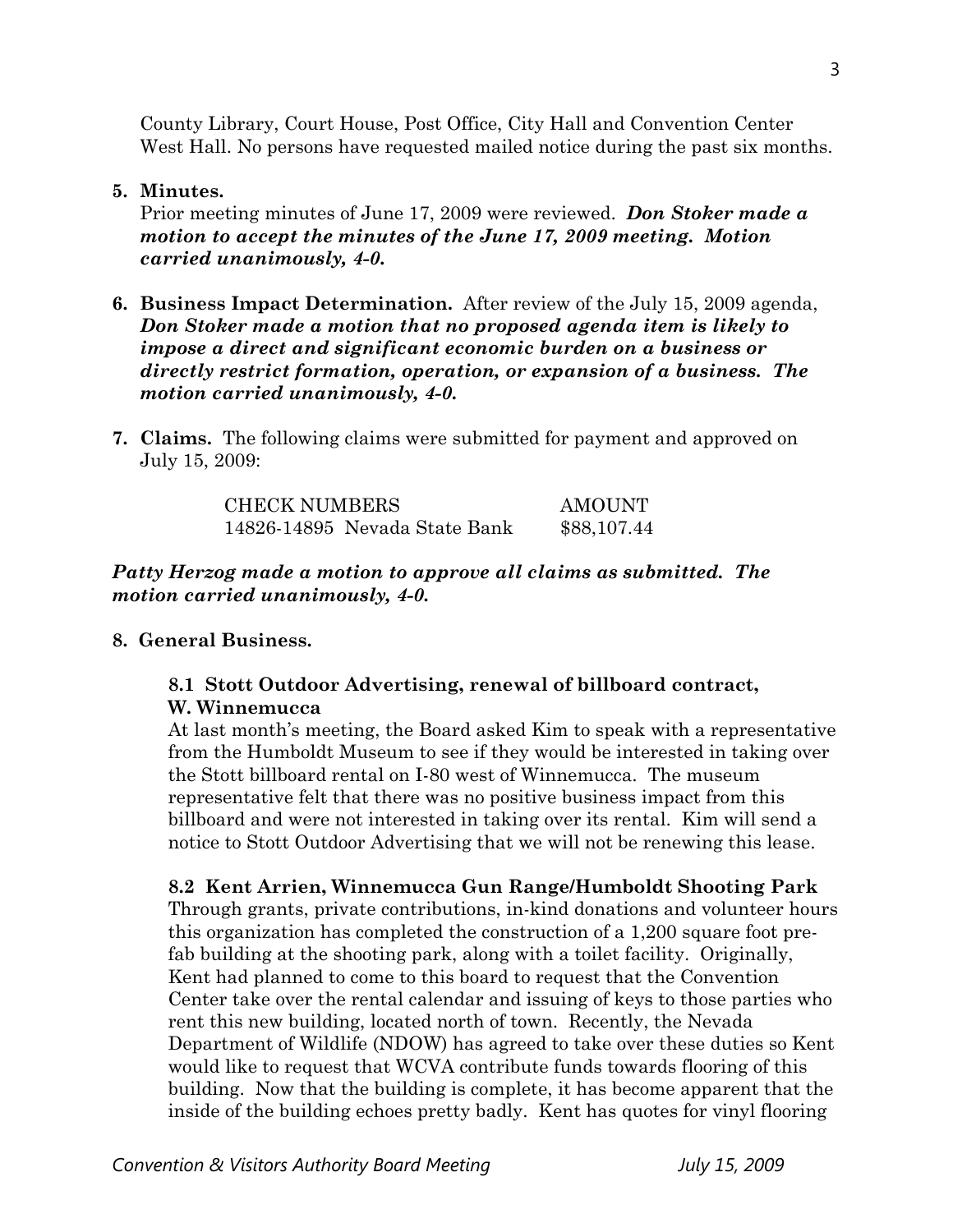for \$3,400 and commercial carpet squares for \$2,800. The board may be interested in supporting Mr. Arrien's request but since this action was not on the agenda, it will be addressed again at the August meeting.

#### **8.3 USTRC Sponsorship Proposal**

Chris Freed is here tonight to make a proposal that he feels will improve attendance at the USTRC Regional Finals here in August. Competitors at this event have participated in other USTRC ropings in order to qualify for this event. If they do well enough here they can qualify for the USTRC National Finals. Historically, this event drew a much larger group of participants and their families when it first started, about 15 years ago. For a variety of reasons, the USTRC Regional Finals has gotten smaller over the years and Mr. Freed is trying to attract a larger group of participants for this year and future years. He is proposing that WCVA subsidize the entry fees, up to \$15,300. Chris feels that by making this offer to those ropers who have qualified to come here, they will make the trip to compete with their buddies and will bring along their families. The board discussed the cost/benefit of this event and expressed their concern that this amount is not justified by the room taxes that are collected. Also, this event is already receiving a \$7,500 grant for this year's event along with payment of its facility fees by WCVA, \$3,200. Mr. Freed then proposed that he split this amount with WCVA in order to cover the entry fees. *Patty Herzog made a motion to authorize up to \$7,650 to subsidize the USTRC Regional Finals entry fees for this year's event only. The motion carried unanimously, 4-0.* 

#### **8.4 McDermitt Community Board, request for funds**

Patti Albisu and Gary Wilson are here this afternoon to discuss the Small Community Grant and how the new caps approved at last month's meeting will affect their on-going projects at the McDermitt Community Hall. In June this board authorized payment of receipts totally \$9,638 that were used for improvements for the outside of the McDermitt Community Hall. Since that check was written in the last fiscal year, they have an additional \$10,000 available for this fiscal year. They are projecting that it will cost approximately \$7,000 to finish the outside portion of the Community Hall projects and were concerned that would not be able to access any more funds this year. In order to access this year's funds they will need to submit receipts, as they've done in the past. Once this project is completed, there is another group of people that want to begin improvements to the inside of the hall. Even if the entire \$10,000 allocated for this fiscal year is spent, the Community Board can still come before this board and request funds for other special projects.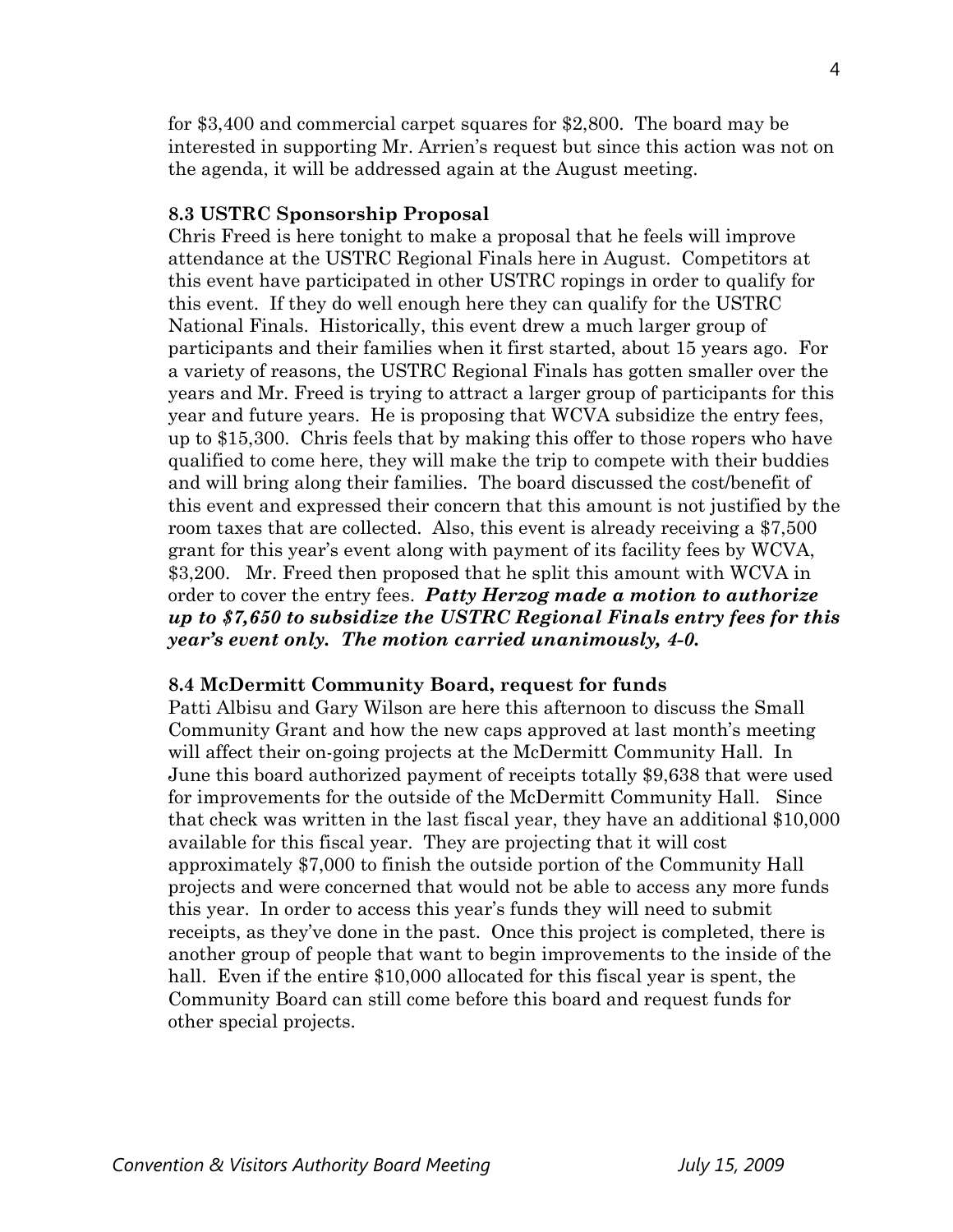## **8.5 Update on USA Wrestling 2010 and 2011 proposal**

Jim Billingsley was not successful in bringing this event to Winnemucca for the next two years. We cannot compete with the Idaho State University facility, residence halls and availability of motel rooms. The Board appreciates all of Jim's efforts to bring these major events to Winnemucca.

# **8.6 Accommodations tax refund request, Storm (\$396.00)**

# **8.7 Accommodations tax refund request, Weatherly (\$324.50)**

# **8.8 Accommodations tax refund request, Morrell (\$362.50)**

Sandra Storm (\$396.00), Winn Weatherly (\$324.50) and Ron Morrell (\$362.50) have submitted receipts and the proper paperwork to receive their room tax rebates. *Terry Boyle made a motion to approve the accommodations tax refunds as presented. Motion carried unanimously, 4-0.* 

# **8.9 East Hall repairs and upgrades**

Last week the EH chiller died. Alan has been in town to try to repair it before this weekend. He is trying to utilize parts from old coolers that the county has. The new one that was ordered will not be here for another 6 weeks so we need to get something working since we have many events booked for the remainder of the summer, including Superior Livestock in about a week.

# **9. Director's Report.**

# **9.1 Financial reports on WCVA events**

Financial reports from WCVA accounts were included in the board packets for review.

# **9.2 Purchase of special event tents**

Each year we rent the large tents that are put up for Superior Livestock and 50's Fever. The cost to do this is approximately \$3,000-4,000 per year and over the years the condition of these tents has declined. Kim is requesting that WCVA purchase their own tents that could be used for Superior and 50's Fever, along with Run-A-Mucca, Ranch Hand Rodeo (Bull Sale and vendors) and other events as well. Kim presented a proposal which includes 2-40' x 60' tents, 1-40' x 20' tent section, 20 sidewalls, 4-jacks to raise the tents and a semi-trailer to store these tents in. The total cost is estimated at \$31,000. The Board asked Kim to get an estimate from another company so that the two could be compared. Also, they would like Bill to check NRS to make sure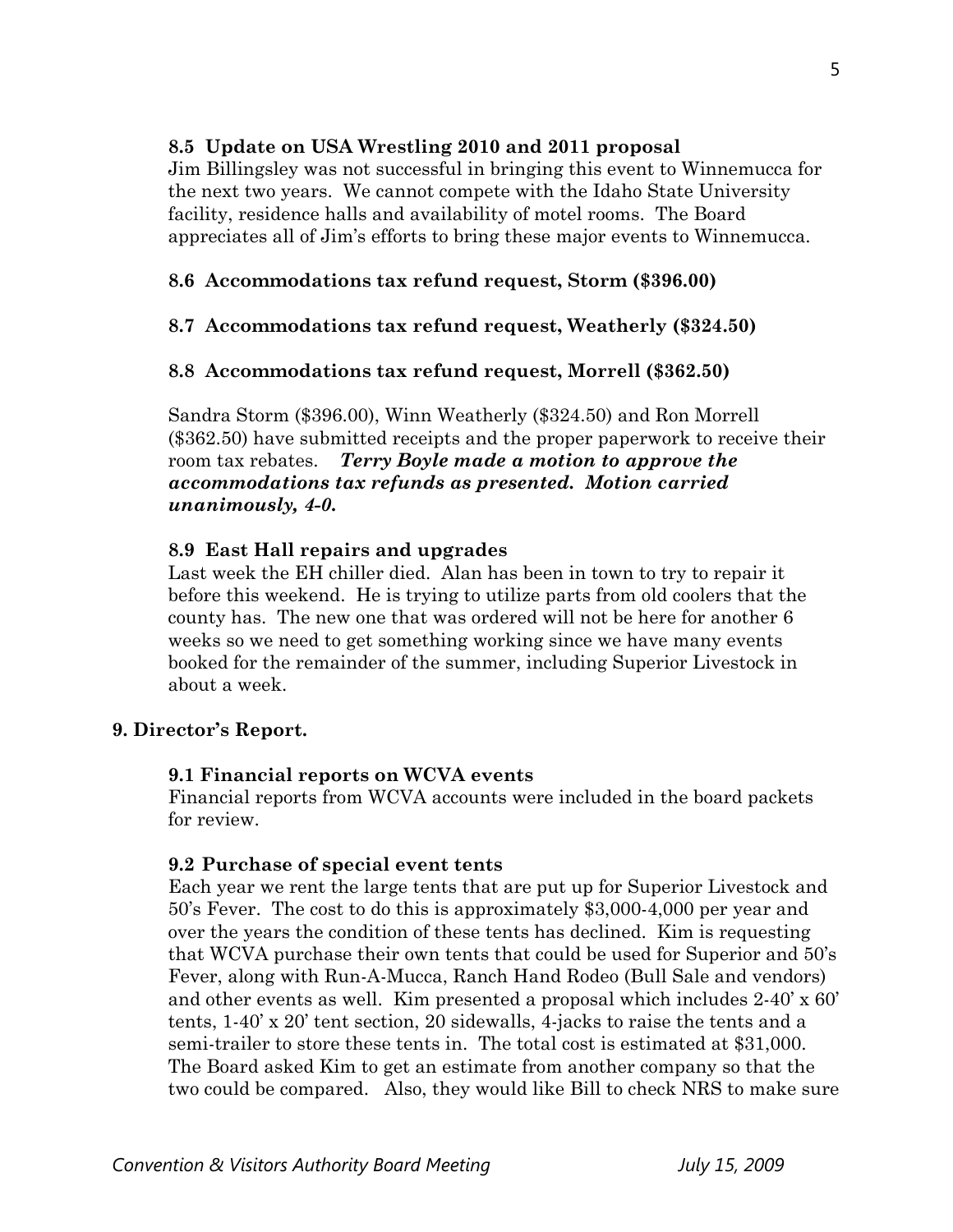we follow the correct procedures when making a purchase of this amount. This will be an agenda item next month.

## **9.3 Facility fee adjustments, Winnemucca Convention Center**

It has been almost seven years since any of the convention center rates have been adjusted. Kim started to compare our facility fees with those of other convention centers nearby, since our operational costs continue to rise, and he found that we are consistently charging less than comparable convention centers for all the services we offer. Kim prepared a spreadsheet showing our current rates as well as those that he is proposing that this board adopt. After some discussion, the Board agreed that these increases were reasonable and necessary. *Patty Herzog made a motion to approve the Winnemucca Convention Center facility fee rate changes as presented and reviewed by the WVCA Board. These changes will go into effect September 1, 2009. The motion carried unanimously, 4-0.* 

#### **9.4 Long-term capital improvements**

Kim asked Board member to contact him if they have any suggestions for Convention Center capital improvements. Kim prepared a list of projects that he would like to see completed. It was included in the board packets.

## **10. Secretary & Counsel, Monthly Report.**

## **10.1 Monthly report including compliances**

Bill presented reports from the Chamber of Commerce for the month of June.

## **10.2 Authorize appropriations for FY 2009-2010 EH repairs**

These appropriations were approved at a previous meeting and Kendall has submitted them to the state.

## **10.3 Delinquent accounts – possible lien**

Bill is preparing a lien on McDermitt Motel for non-payment of room taxes for the months of January – May 2009. He has notified the owner, who lives in Sparks, that if we do not receive these tax payments this lien will be filed on July 24, 2009. Kendall will ask to be placed on the next County Commission agenda and will request that the county revoke their business license.

Bill and Kendall met with the Gosal Brothers, owners of the Economy Inn, regarding the non-payment of room taxes for December and January by their former manager. With the cooperation of the Winnemucca Police Department, the bank records from those months were subpoenaed. These records showed the credit card transactions and were used to calculate the estimated amount of taxes due for those months. Room taxes for these months were agreed upon and they wrote post-dated checks to cover these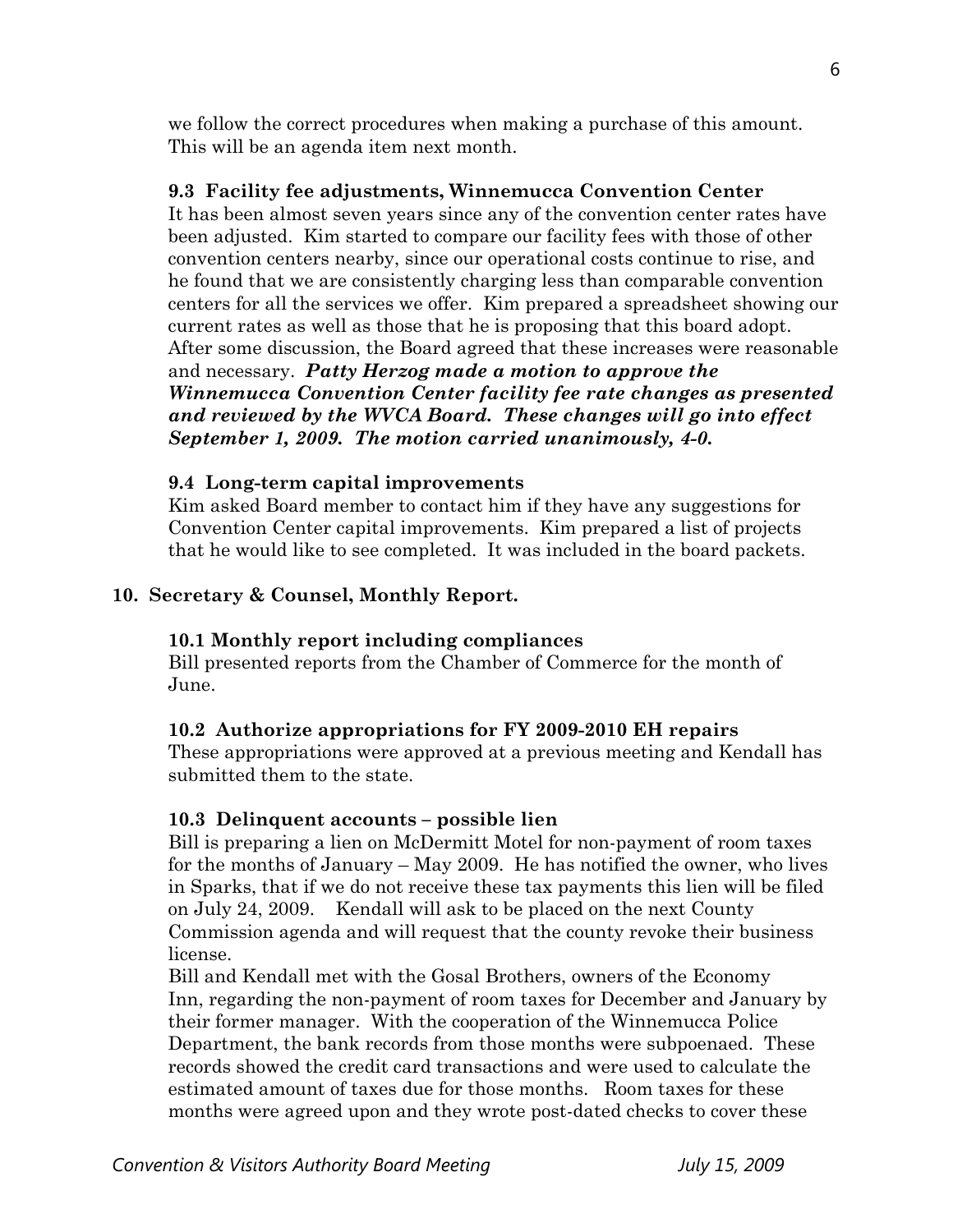payments. No lien will be filed on this property.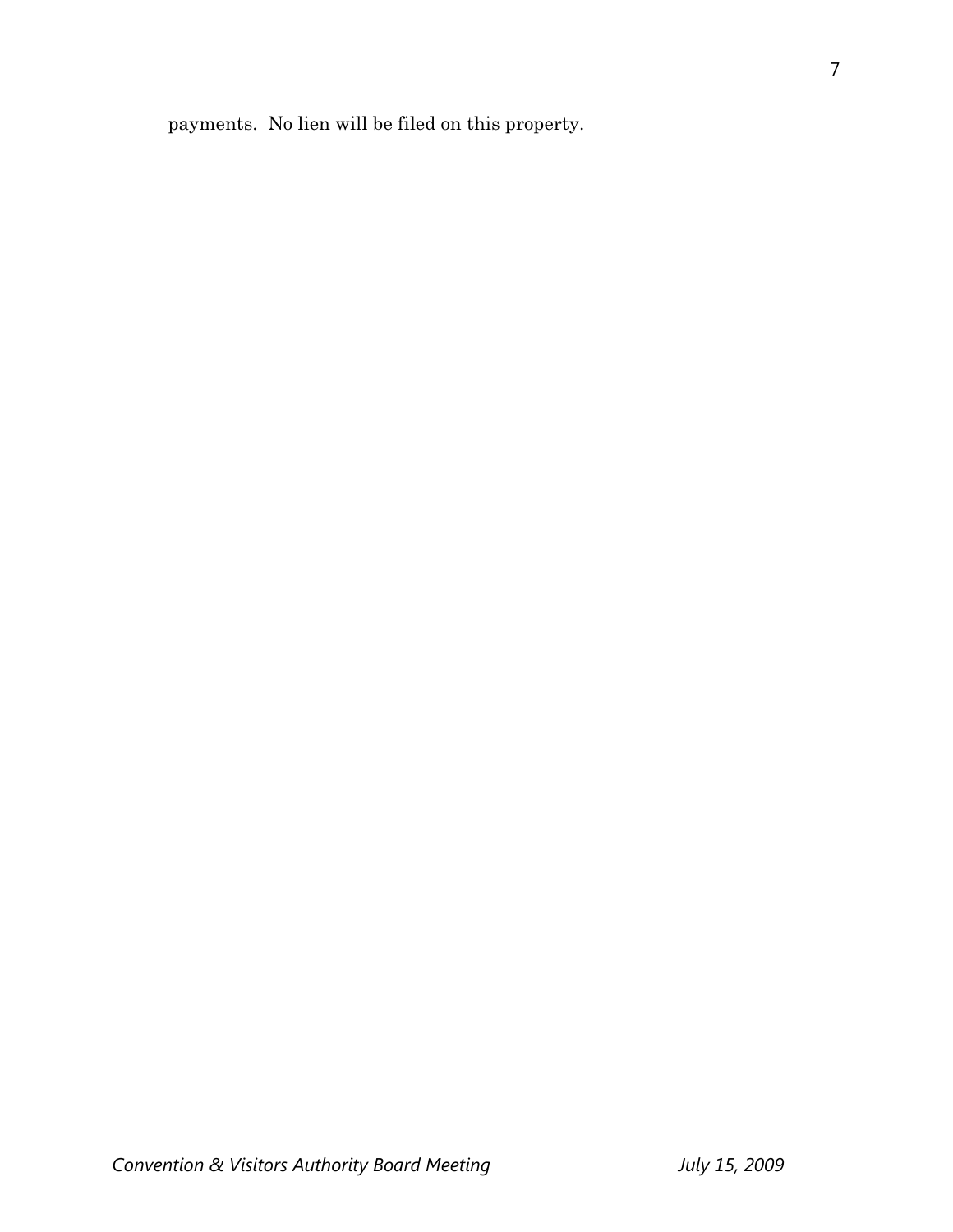## **10.4 Water truck title**

No report.

## **10.5 Winnemucca Regional Raceway**

No report.

## **10.6 Room tax agreement status**

The cooperative agreement has been signed by all 3 entities and has been sent to the Nevada Attorney General for approval.

## **10.7 Delinquent caterers fee**

No report.

## **10.8 Kings River annual grant – construction loan payment**

Their annual request for the funds from their Small Town Community grant was submitted to Bill and is included in this month's check run.

## **10.9 Resolution approving cooperative funds appropriation for July 2009 – December 2010**

This item will be placed on the August agenda.

## **11. Board Administrator.**

## **11.1 June financial reports**

Room taxes were down this month.

# **11.2 Approval of WCVA Indebtedness Report**

Kendall has prepared this report and will file it with the state by August 1.

# **11.3 Approval of WCVA Capital Improvement Plan**

Kendall has prepared this report and will file it with the Indebtedness Report by August 1.

## **12. Other reports.**

 **12.1** After presenting his proposal, Chris Freed expressed an interest in bringing another roping event to Winnemucca, possibly in June. He will get with Kim to discuss dates.

**12.2** Just after last month's regular Board meeting, Kim was contacted by Steve West about the possibility of some of the EH retrofits being submitted to receive stimulus money since they will significantly reduce our energy consumption. Kim collected the information that Steve requested and now we are just waiting for a decision.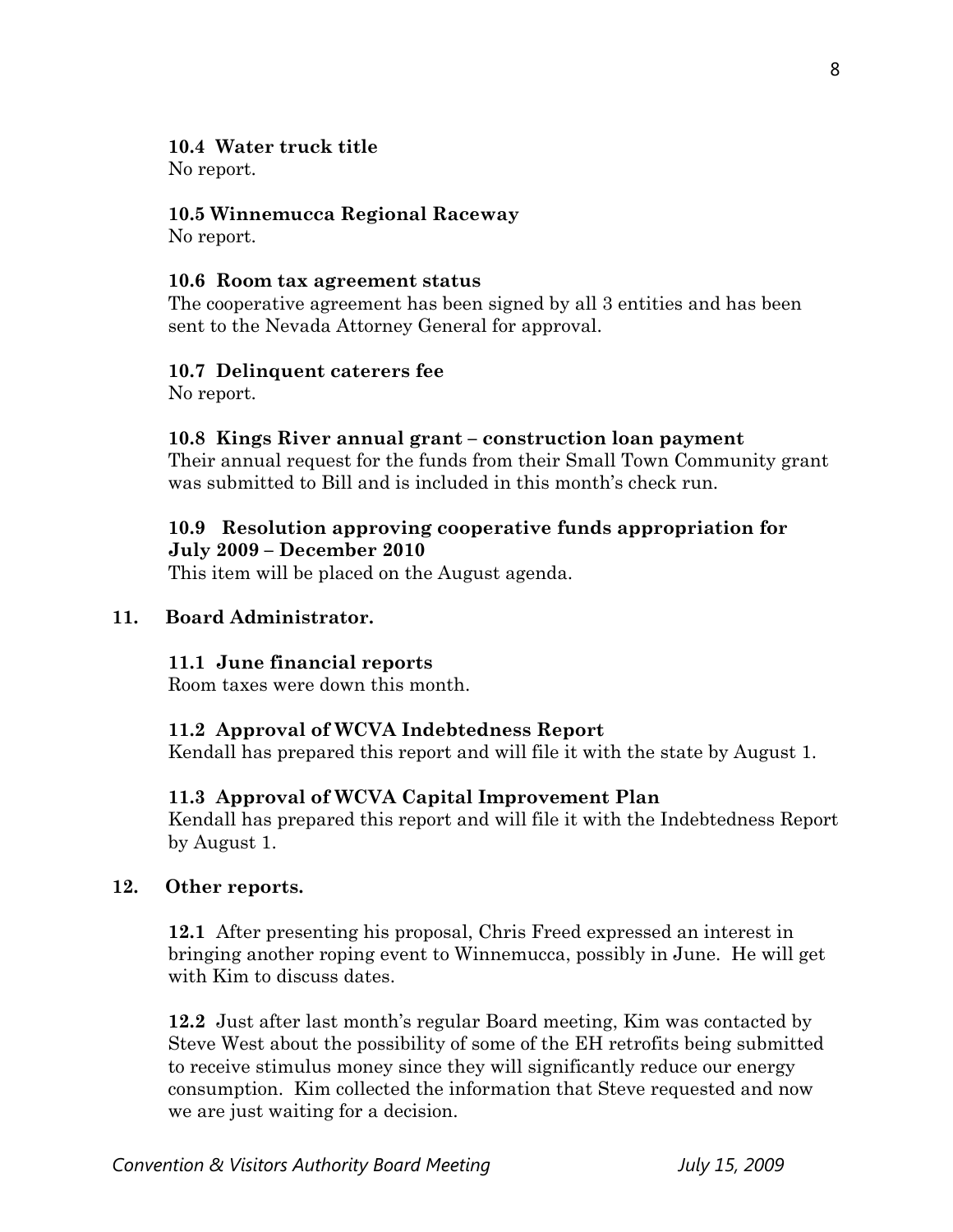**12.3** The hospital board is sponsoring training for all public boards by the Nevada Ethics Commission. There have been some changes in the ethics law and they encourage all those people serving on our local boards to attend. It will be Tuesday, July 28, 2009 at 5:30 pm in the Convention Center East Hall, Silver State Room. Shelly will send notices to all WCVA board members as a reminder.

**12.4** Over the past several years it has become more and more difficult to get volunteers for the events we sponsor. Kim has been made aware of the possibility of hiring an AmeriCorps employee. The cost is \$7,800 per year and is shared with the government. This is significantly less expensive than hiring a person on as a permanent employee. The board had many questions and asked Kim to get more information before proceeding.

**12.5** Kendall has continued to try to contact the owner of Val-U Motel regarding the estimated room taxes they owe WCVA from the audit Kendall performed several months ago. To date, he has not received any response. Kendall will ask to be placed on the agenda of the next City Council meeting and request that their business license be revoked.

**12.6** As an FYI, the Regency Inn has recently been sold so Kendall will be doing an audit on their financial records. Also, he will be performing an audit on the Santa Fe Inn.

**12.7** Terry has been hearing about a gas line project here that may be on-line for next summer. It could require 400 rooms per night and 120 RV spots. This could have a significant impact on weekends where we are already full, such as Superior Livestock.

# **13. Regular Business. Next Meeting. The Board confirmed the next regular meeting date of Wednesday, August 19, 2009.**

**14. Adjourn.** The meeting was adjourned at 7:20 pm to the next regular meeting, or to the earlier call of the Chairman or to the call of any three (3) members of the Board on three (3) working days notice.

Respectfully submitted,